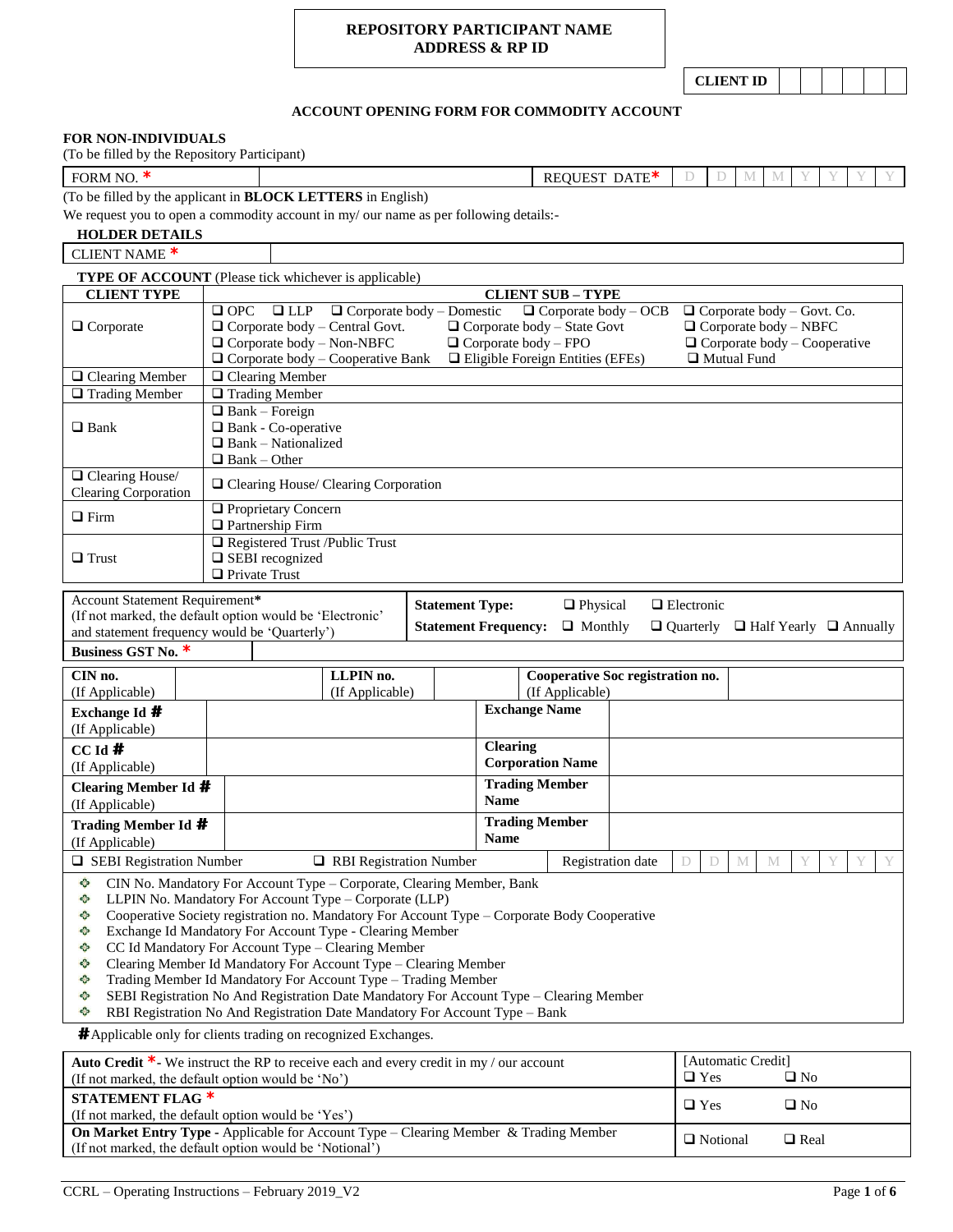|                                                                                                                                                                                                                                                                                                                                                                                                                                 |             |                        |                                                                                      | <b>REGISTERED ADDRESS</b>     |                  |                                      |  |
|---------------------------------------------------------------------------------------------------------------------------------------------------------------------------------------------------------------------------------------------------------------------------------------------------------------------------------------------------------------------------------------------------------------------------------|-------------|------------------------|--------------------------------------------------------------------------------------|-------------------------------|------------------|--------------------------------------|--|
| ADDRESS <sup>*</sup>                                                                                                                                                                                                                                                                                                                                                                                                            |             |                        |                                                                                      |                               |                  |                                      |  |
| $CITY$ *                                                                                                                                                                                                                                                                                                                                                                                                                        |             |                        |                                                                                      |                               |                  |                                      |  |
| PIN CODE*                                                                                                                                                                                                                                                                                                                                                                                                                       |             |                        |                                                                                      |                               |                  |                                      |  |
| <b>CENSUS</b>                                                                                                                                                                                                                                                                                                                                                                                                                   |             |                        |                                                                                      |                               |                  |                                      |  |
| <b>FAX</b>                                                                                                                                                                                                                                                                                                                                                                                                                      |             |                        |                                                                                      |                               |                  |                                      |  |
| ISD/STD & PHONE NUMBER 1*                                                                                                                                                                                                                                                                                                                                                                                                       |             | <b>ISD</b>             |                                                                                      | <b>STD</b>                    | <b>PHONE NO.</b> |                                      |  |
| ISD/STD & PHONE NUMBER 2                                                                                                                                                                                                                                                                                                                                                                                                        |             | <b>ISD</b>             |                                                                                      | <b>STD</b>                    | <b>PHONE NO.</b> |                                      |  |
| ISD & MOBILE NUMBER 1 *                                                                                                                                                                                                                                                                                                                                                                                                         |             | <b>STD</b>             |                                                                                      | <b>MOBILE NO.</b>             |                  |                                      |  |
| ISD & MOBILE NUMBER 2                                                                                                                                                                                                                                                                                                                                                                                                           |             | <b>STD</b>             |                                                                                      | <b>MOBILE NO.</b>             |                  |                                      |  |
| EMAIL ID $1^*$                                                                                                                                                                                                                                                                                                                                                                                                                  |             |                        |                                                                                      |                               |                  |                                      |  |
| <b>EMAIL ID2</b>                                                                                                                                                                                                                                                                                                                                                                                                                |             |                        |                                                                                      |                               |                  |                                      |  |
| <b>EMAIL ID3</b>                                                                                                                                                                                                                                                                                                                                                                                                                |             |                        |                                                                                      |                               |                  |                                      |  |
|                                                                                                                                                                                                                                                                                                                                                                                                                                 |             |                        |                                                                                      |                               |                  |                                      |  |
|                                                                                                                                                                                                                                                                                                                                                                                                                                 |             |                        |                                                                                      | <b>CORRESPONDENCE ADDRESS</b> |                  | □ Tick if Same as Registered Address |  |
| ADDRESS <sup>*</sup>                                                                                                                                                                                                                                                                                                                                                                                                            |             |                        |                                                                                      |                               |                  |                                      |  |
| CITY $*$                                                                                                                                                                                                                                                                                                                                                                                                                        |             |                        |                                                                                      |                               |                  |                                      |  |
| PIN CODE*                                                                                                                                                                                                                                                                                                                                                                                                                       |             |                        |                                                                                      |                               |                  |                                      |  |
| <b>CENSUS</b>                                                                                                                                                                                                                                                                                                                                                                                                                   |             |                        |                                                                                      |                               |                  |                                      |  |
| <b>FAX</b>                                                                                                                                                                                                                                                                                                                                                                                                                      |             |                        |                                                                                      |                               |                  |                                      |  |
| ISD/STD & PHONE NUMBER 1                                                                                                                                                                                                                                                                                                                                                                                                        |             | <b>ISD</b>             |                                                                                      | <b>STD</b>                    | <b>PHONE NO.</b> |                                      |  |
| ISD/STD & PHONE NUMBER 2                                                                                                                                                                                                                                                                                                                                                                                                        |             | ISD                    |                                                                                      | <b>STD</b>                    | <b>PHONE NO.</b> |                                      |  |
|                                                                                                                                                                                                                                                                                                                                                                                                                                 |             |                        |                                                                                      | <b>BANK DETAILS</b>           |                  |                                      |  |
| Bank Account Number*                                                                                                                                                                                                                                                                                                                                                                                                            |             |                        |                                                                                      |                               |                  |                                      |  |
| $IFSC*$                                                                                                                                                                                                                                                                                                                                                                                                                         |             |                        |                                                                                      |                               |                  |                                      |  |
|                                                                                                                                                                                                                                                                                                                                                                                                                                 |             |                        |                                                                                      |                               |                  |                                      |  |
| $MICR*$                                                                                                                                                                                                                                                                                                                                                                                                                         |             |                        |                                                                                      |                               |                  |                                      |  |
| <b>BANK NAME</b>                                                                                                                                                                                                                                                                                                                                                                                                                |             |                        |                                                                                      |                               |                  |                                      |  |
| Account Type (Tick any one) *                                                                                                                                                                                                                                                                                                                                                                                                   |             | $\Box$ Savings         |                                                                                      | $\Box$ Current                | $\Box$ Overdraft |                                      |  |
| <b>Gross Annual Income</b>                                                                                                                                                                                                                                                                                                                                                                                                      |             | Net worth as on (Date) | D<br>D<br>М                                                                          | M                             | $\Box$ Lakhs     | □ Crores                             |  |
| Details $*$                                                                                                                                                                                                                                                                                                                                                                                                                     | Net worth ₹ |                        |                                                                                      |                               |                  |                                      |  |
| [Net worth should not be older than 1 year]<br>Please tick If any of the authorized signatories / Promoters / Partners / Trustees / Whole Time Directors is either Politically Exposed Person (PEP)<br>or Related to Politically Exposed Person (RPEP) $\Box$<br>Please provide details as per Annexure 2A.                                                                                                                     |             |                        |                                                                                      |                               |                  |                                      |  |
| Any other information: _                                                                                                                                                                                                                                                                                                                                                                                                        |             |                        |                                                                                      |                               |                  |                                      |  |
| PROOF OF IDENTITY TO BE PROVIDED BY APPLICANT.<br>PLEASE SUBMIT ANY ONE OF THE FOLLOWING DOCUMENTS & TICK $(\sqrt{)}$ AGAINST THE DOCUMENT ATTACHED:<br>$\Box$ PAN $\Box$ UID (AADHAR) $\Box$ ANY OTHER PROOF OF ADDESS DOCUMENT (as listed in check list for filling KYC form)<br>(Please specify)                                                                                                                             |             |                        |                                                                                      |                               |                  |                                      |  |
|                                                                                                                                                                                                                                                                                                                                                                                                                                 |             |                        |                                                                                      |                               |                  |                                      |  |
| PROOF OF ADDRESS TO BE PROVIDED BY APPLICANT. (Not More than 3 months old)<br>PLEASE SUBMIT ANY ONE OF THE FOLLOWING DOCUMENTS & TICK $(\forall)$ AGAINST THE DOCUMENT ATTACHED.<br>$\Box$ LATEST BANK ACCOUNT STATEMENT $\Box$ LATEST TELEPHONE BILL (ONLY LAND LINE)<br>$\Box$ REGISTERED LEASE/SALE AGREEMENT OF OFFICE PREMISES $\Box$ ANY OTHER PROOF OF ADDESS DOCUMENT (as listed in<br>check list for filling KYC form) |             |                        |                                                                                      |                               |                  | <b>LATEST ELECTRICITY BILL</b>       |  |
| (Please specify)                                                                                                                                                                                                                                                                                                                                                                                                                |             |                        |                                                                                      |                               |                  |                                      |  |
| * Not more than 3 Months old.                                                                                                                                                                                                                                                                                                                                                                                                   |             |                        |                                                                                      |                               |                  |                                      |  |
|                                                                                                                                                                                                                                                                                                                                                                                                                                 |             |                        | <b>DISCLAMAIR:</b> Any change to be informed to Repository Participant within 7 days |                               |                  |                                      |  |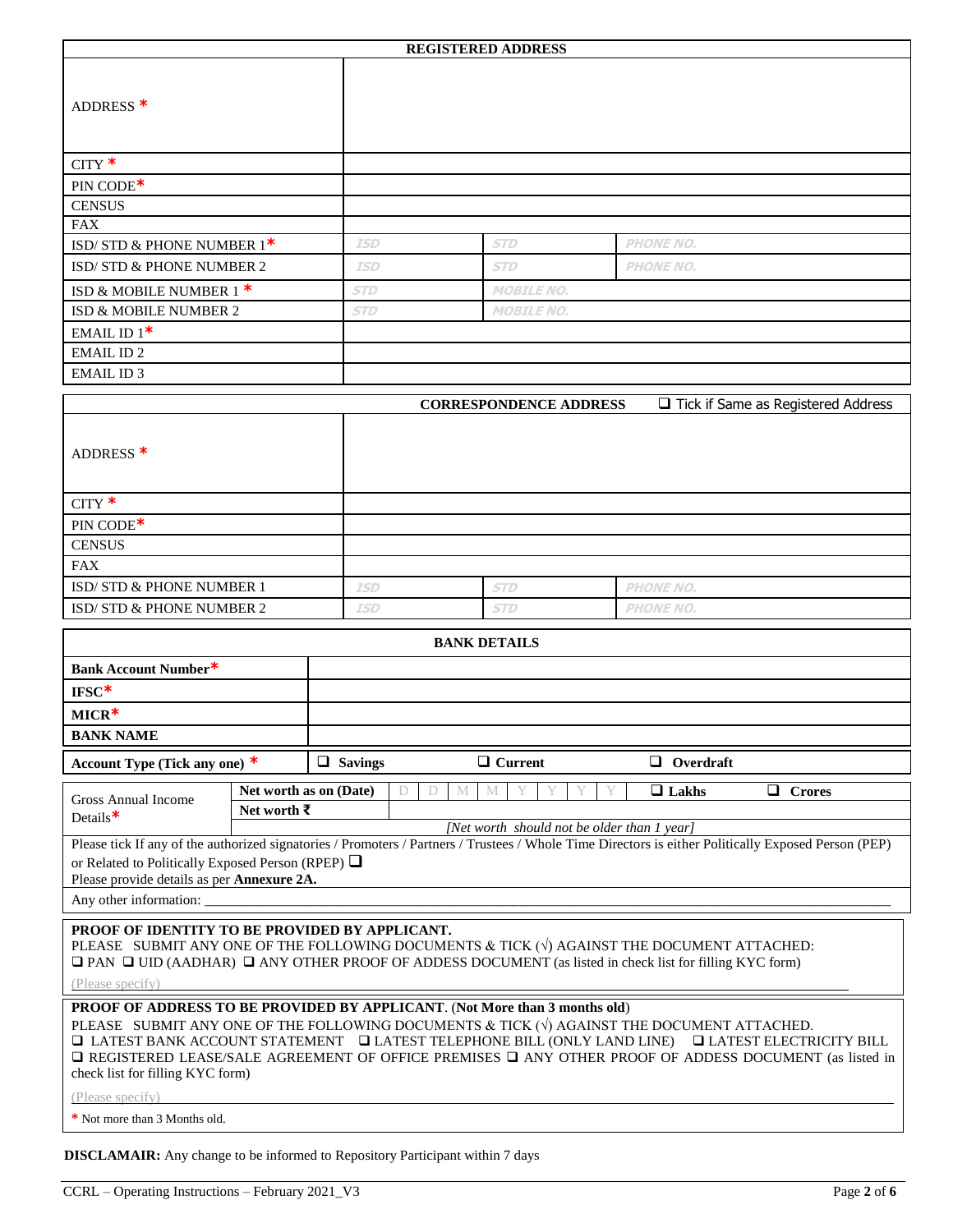|                     |                                                                           |  |   |     |  |  |  | <b>DOCUMENTS</b> |                                                               |  |  |
|---------------------|---------------------------------------------------------------------------|--|---|-----|--|--|--|------------------|---------------------------------------------------------------|--|--|
| COMPANY PAN.*       |                                                                           |  |   |     |  |  |  |                  |                                                               |  |  |
| INCORPORATION DATE* |                                                                           |  | M | - M |  |  |  |                  |                                                               |  |  |
|                     |                                                                           |  |   |     |  |  |  |                  | Details of Authorized Representative for Deposit / Withdrawal |  |  |
|                     | Authorized Representative Name (Specific person/s only) $*$<br>Aadhar No. |  |   |     |  |  |  |                  |                                                               |  |  |
|                     |                                                                           |  |   |     |  |  |  |                  |                                                               |  |  |
|                     |                                                                           |  |   |     |  |  |  |                  |                                                               |  |  |

Or - **Anyone apart from list**  $\Box$  (To mark if opted to keep any other person not specified above) If anyone else tick box is not marked and Specific person/s field is left blank, it will be default anyone else)

## **DECLERATION**

We have received and read the Rights and Obligations document and terms & conditions and agree to abide by and be bound by the same and by the Bye Laws of CCRL as are in force from time to time. We declare that the particulars given by us above are true and to the best of our knowledge as on the date of making this application. We further agree that any false / misleading information given by us or suppression of any material information will render our account liable for termination and suitable action.

Place: \_

**Date: \_\_\_\_\_\_\_\_\_\_\_\_\_\_\_\_\_\_\_\_\_\_\_\_\_\_\_\_\_**

Details of Promoters/Sole Proprietor/Partners/Trustees and whole time directors:

| <b>Authorised Signatory</b> |                                                                    |                                                                       |                                                                       |  |  |  |  |  |
|-----------------------------|--------------------------------------------------------------------|-----------------------------------------------------------------------|-----------------------------------------------------------------------|--|--|--|--|--|
|                             | <b>Sole / First Authorised Signatory</b>                           | <b>Second Authorised Signatory</b>                                    | <b>Third Authorised Signatory</b>                                     |  |  |  |  |  |
| Name*                       |                                                                    |                                                                       |                                                                       |  |  |  |  |  |
| Designation*                |                                                                    |                                                                       |                                                                       |  |  |  |  |  |
| Mobile No. *                |                                                                    |                                                                       |                                                                       |  |  |  |  |  |
| Signature*                  |                                                                    |                                                                       |                                                                       |  |  |  |  |  |
| Photograph*                 | Please affix recent passport size<br>photograph and sign across it | Please affix recent passport<br>size photograph and sign<br>across it | Please affix recent passport<br>size photograph and sign<br>across it |  |  |  |  |  |

*(Signature should be preferably in blue ink).* **(In case of more authorised signatories, please add annexure)**

= = = = = = = = = = = = = = = = = = = = = = = = (Please Tear Here) = = = = = = = = = = = = = = = = = = = = = = = = **Acknowledgement Receipt Application No.: \_\_\_\_\_\_\_\_\_\_\_\_\_\_\_\_\_\_\_\_\_ Date: \_\_\_\_\_\_\_\_\_\_\_\_\_\_\_\_\_\_\_\_\_\_**  We hereby acknowledge the receipt of the Account Opening Application Form: NAME OF FIRM / COMPANY: \_\_\_\_\_\_\_\_\_\_\_\_\_\_\_\_\_\_\_\_\_\_\_\_\_\_\_\_\_\_\_\_\_\_\_\_\_\_\_\_\_\_\_\_\_\_\_\_\_\_\_\_\_\_\_\_\_\_\_\_\_\_\_\_\_\_\_\_\_\_\_\_\_\_\_\_\_\_\_\_\_\_\_\_\_\_\_\_\_\_\_\_\_\_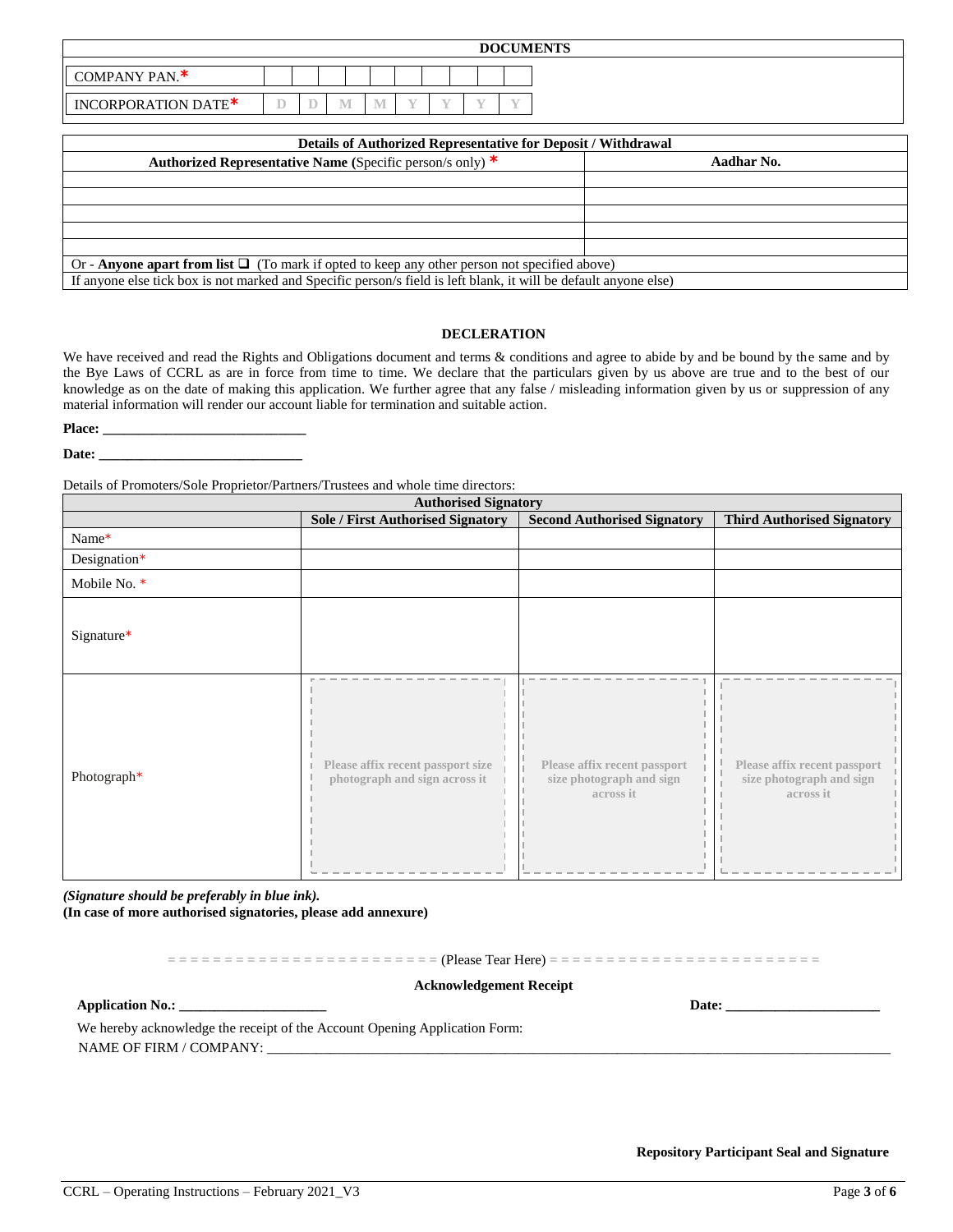# **INSTRUCTIONS / CHECK LIST FOR FILLING KYC FORM**

### **A. A. IMPORTANT POINTS:**

- 1. Self-attested copy of AADHAR cards is mandatory for all individual clients.
- 2. Copies of all the documents submitted by the applicant should be self attested and accompanied by originals for verifications. In case the original of any document is not produced for verification, then the copies should be properly attested by entities authorized for attesting the documents, as per the below mentioned list.
- 3. If any proof of identity or address is in a foreign language, then translation into English is required.
- 4. Name & address of the applicant mentioned on the KYC form, should match with the documentary proof submitted.
- 5. If correspondence & permanent address are different, then proofs for both have to be submitted.
- 6. Sole proprietor must make the application in his individual name & capacity.
- 7. Non –resident and foreign nationals, (Not allowed to open Repository account as per WDRA guideline.)
- 8. In case of Merchant Navy NRI'S Mariner's declaration or certified copy of CDC (Continuous Discharge Certificate) is to be submitted.
- Minor, (Not allowed to open Repository account as per WDRA guideline.)
- 10. Politically Exposed Person (PEP) are defined as individuals who are or have been entrusted with prominent public functions in a foreign country ,e.g. Heads of States or of Governments , Seniors politicians, Senior Government /Judicial/Military officers, senior executives of the state owned corporations, important political party officials etc.

**B. PROOF OF IDENTITY (POI):** List of documents admissible as proof of identity:

- 1. PAN card with photograph .This is a mandatory requirement for all applicants except those who are specifically exempt from obtaining PAN (listed in Section D).
- 2. Unique identification Number (UID) (Aadhar)/Passport/Voter ID card/Driving license.
- 3. Identity card/documents with applicant's photo, issued by any of the following: Central/State Government and its department , Statutory /Regulatory Authorities, Public sector undertakings, Scheduled commercial bank, Public Financial institutions, College affiliated to Universities, Professional Bodies such as ICAI, ICWAI, ICSI, bar council etc .., to their members and credit cards/Debits cards issued by Banks.

#### **C. PROOF OF ADDRESS (POA): List of documents admissible as proof of address: (\*Documents having an expiry date should be valid on the date of submission.)**

1. Passport/Voters Identity Card/Ration Card /registered lease or sale agreement of residence /Driving License/Flat maintenance bill/Insurance copy.

- 2. Utility bills like Telephone Bill (Only land line), Electricity bill or Gas Bill –Not more than 3 months old.
- 3. Bank Account Statement /passbook –Not more than 3 months old.
- 4. Self-declaration by High Court and Supreme Court judges, giving the new address in respect of their own accounts.
- 5. Proof of address issued by any of the following Bank managers of Scheduled Commercial Banks/Scheduled Cooperative Bank/Multinational Banks/Gazetted Office/Notary public/Elected representative to the Legislative assembly/Parliament/Documents issued by Govt. or Statutory Authority.
- 6. Identity Card/documents with address, issued by any of the following: Central/State government and its departments, Statutory /Regulatory Authorities Public sector undertakings, Scheduled Commercial Banks, Public Financial Institutions, and Colleges affiliated to universities and Professional Bodies such as ICAI, ICWAI, ICSI Bar council etc. to their members.
- 7. The proof of address in the name of the Spouse may be accepted.

### **D. EXEMPTIONS/CLARIFICATIONS TO PAN**

 (\*Sufficient documentary evidence in support of such claims to be collected.)

- 1. In case of transactions undertaken on behalf of central Government and/or State Government by Officials appointed by Courts e.g. Official liquidator, Court receiver etc.
- 2. Investors residing in the state of Sikkim.
- 3. UN entities /multilateral agencies exempt from paying taxes/filling tax returns in India.
- 4. SIP of Mutual Funds up to Rs 50,000/-p.a.
- 5. In case of institutional clients, namely, FIIs, MFs, VCFs, FVCIs, Scheduled commercial Banks, Multilateral and Bilateral development financial institutions, state industrial development corporations, insurance companies registered with IRDA and public Financial Institutions as defined under section 4A of the companied Act, 1956. Custodians shall verify the pan card details with the original PAN card and provide duly certified copies of such verified PAN details to the intermediary.
- **E. LIST OF PEOPLE AUTHORIZED TO ATTEST THE DOCUMENTS:**
- 1. Notary Public, Gazetted Officer, Manager of a Scheduled Commercial /Co –operative Bank or Multinational Banks (Name, Designation & Seal Should be fixed on the copy).

**F. In case of Non –Individuals, additional documents to be obtained from Non –Individuals, over & above the POI & POA, as mentioned below:**

| <b>Types Of Entity</b> | <b>Documentary requirements</b>                                                                                                                                                                                                                                                     |  |  |  |  |  |  |
|------------------------|-------------------------------------------------------------------------------------------------------------------------------------------------------------------------------------------------------------------------------------------------------------------------------------|--|--|--|--|--|--|
|                        | Copy of the balance sheets for the last 2 financial years (To be submitted every year)                                                                                                                                                                                              |  |  |  |  |  |  |
|                        | • Copy of the latest share holding pattern including list of all those holding control, either directly or indirectly, in<br>the company in terms of SEBI takeover regulations, duly certificated by the company secretary /whole time<br>director /MD (to be submitted every year) |  |  |  |  |  |  |
| Corporate              | Photograph, POI, POA, PAN and DIN numbers of whole time directors /two directors in charge of day to day<br>operations                                                                                                                                                              |  |  |  |  |  |  |
|                        | Photograph , POI, POA, PAN of individual promoters holding control- either directly or indirectly                                                                                                                                                                                   |  |  |  |  |  |  |
|                        | Copies of the Memorandum and Articles of association and certificate of incorporations                                                                                                                                                                                              |  |  |  |  |  |  |
|                        | Copy of Board resolution                                                                                                                                                                                                                                                            |  |  |  |  |  |  |
|                        | Authorized signatories list with specimen signatures                                                                                                                                                                                                                                |  |  |  |  |  |  |
|                        | Copy of the Balance sheets for the last 2 financial years (To be submitted every year)                                                                                                                                                                                              |  |  |  |  |  |  |
| Partnership Firms      | Certificate of registration (for registered partnership firms)                                                                                                                                                                                                                      |  |  |  |  |  |  |
|                        | Copy of partnership deed                                                                                                                                                                                                                                                            |  |  |  |  |  |  |
|                        | Authorized signatories list with specimen signatures                                                                                                                                                                                                                                |  |  |  |  |  |  |
|                        | Photograph, POI, POA, PAN of partners                                                                                                                                                                                                                                               |  |  |  |  |  |  |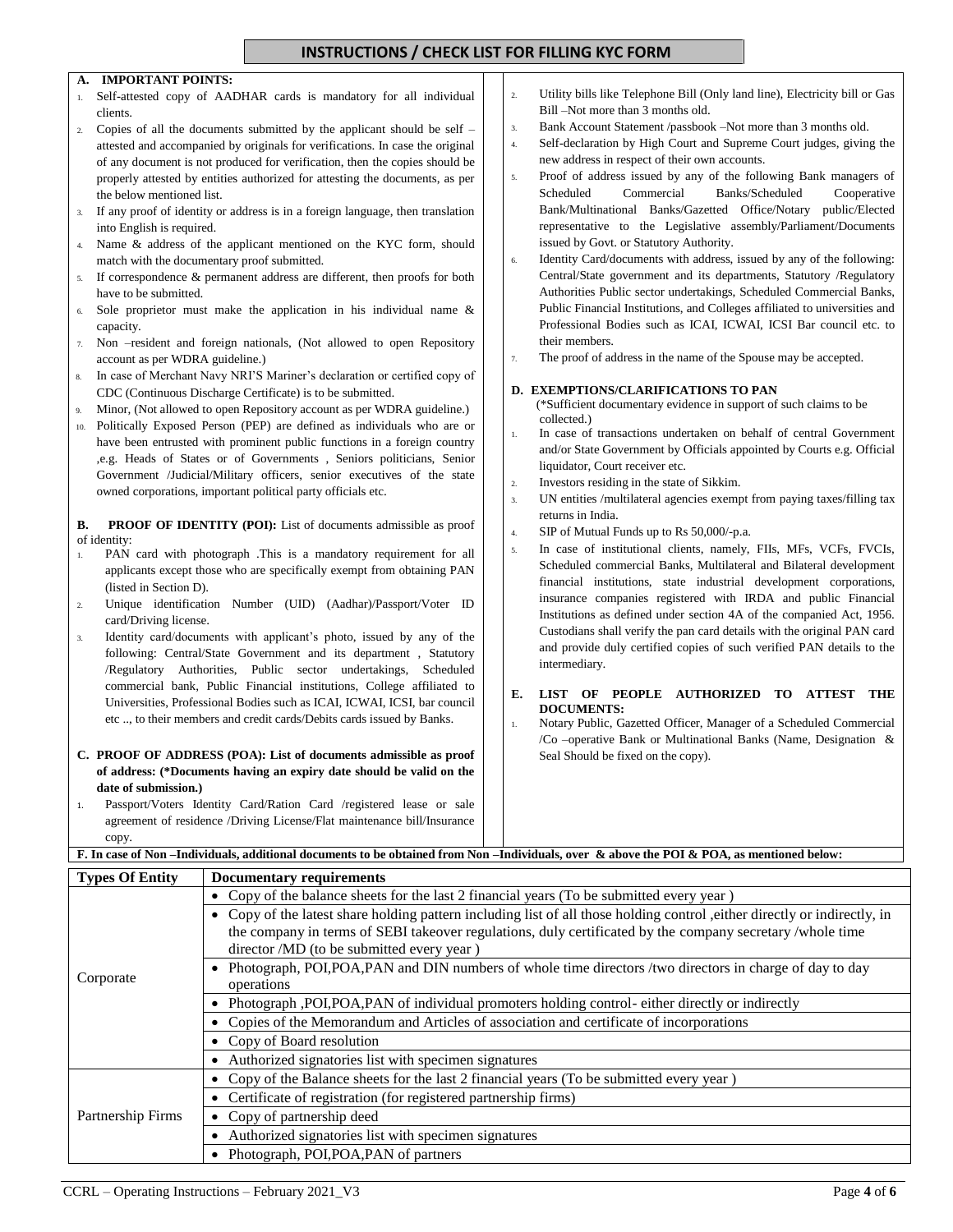|                           | • Certificate of Registration of Trust under the Societies Registration Act/ Public Trust Act, 1860 / Bombay Public                          |
|---------------------------|----------------------------------------------------------------------------------------------------------------------------------------------|
|                           | Trust Act, 1950 / Public Trust Act, of relevant State                                                                                        |
|                           | • Certified true copy of Board Resolution will be required to open the demat account and specifying the persons                              |
|                           | authorized by the Board of Trustees to act as Authorized signatory(ies) to operate the demat account.                                        |
|                           | The Board Resolution of Trust should also confirm the following:                                                                             |
| Trust (Registered         | (a) the changes in trustees will be informed to RP immediately on the change                                                                 |
| Trust /Public Trust)      | (b) the warehousing commodities is approved activity as per trust deed                                                                       |
|                           | • Names of the authorized signatories, designation, and their specimen signatures duly verified by the Managing<br>Trustee will be required. |
|                           | • List of Trustees alongwith their Full address and address proofs                                                                           |
|                           | • Obtain Trust deed and the trust deed should facilitate the proposed activity as permitted to be undertaken by the                          |
|                           | trust.                                                                                                                                       |
|                           | • Certified true copy of Board Resolution: The Board of Trustees shall specify the names of the trustee/s who shall                          |
|                           | hold/ operate the demat account.                                                                                                             |
|                           | The Board Resolution of Trust should also confirm the following:                                                                             |
|                           | (a) the changes in trustees will be informed to RP immediately on the change                                                                 |
|                           | (b) the warehousing commodities is approved activity as per trust deed                                                                       |
|                           | • Trust Deed and Rules and/or any document or charter defining their constitution and providing for management                               |
|                           | thereof;                                                                                                                                     |
|                           | • Certificate of Registration of Trust under the Societies Registration Act/ Public Trust Act, 1860 / Bombay Public                          |
|                           | Trust Act, 1950 / Public Trust Act, of relevant State                                                                                        |
| Trust (SEBI               | • Certified true copy of Board Resolution will be required to open the demat account and specifying the persons                              |
| recognized)               | authorized by the Board of Trustees to act as Authorized signatory(ies) to operate the demat account.                                        |
|                           | The Board Resolution of Trust should also confirm the following:                                                                             |
|                           | (a) the changes in trustees will be informed to RP immediately on the change                                                                 |
|                           | (b) the warehousing commodities is approved activity as per trust deed                                                                       |
|                           | • Names of the authorized signatories, designation, and their specimen signatures duly verified by the Managing<br>Trustee will be required. |
|                           | • Copy of the Balance sheets for the last 2 financial years (To be submitted every year).                                                    |
|                           | • List of Trustees alongwith their Full address and address proofs                                                                           |
|                           | • Obtain Trust deed and the trust deed should facilitate the proposed activity as permitted to be undertaken by the                          |
|                           | trust.                                                                                                                                       |
| Private Trust             | • List of Trustees alongwith their Full address and address proofs                                                                           |
|                           | • Obtain Trust deed and the trust deed should facilitate the proposed activity as permitted to be undertaken by the                          |
|                           | trust.                                                                                                                                       |
|                           | • The Board Resolution of Trust should also confirm the following:                                                                           |
|                           | (a) the changes in trustees will be informed to RP immediately on the change                                                                 |
|                           | (b) the warehousing commodities is approved activity as per trust deed.                                                                      |
| Proprietary               | • Registration Certificate of Proprietary Concern                                                                                            |
| Concern                   | Photograph, POI, POA of Proprietor                                                                                                           |
| Unincorporated            | Proof of existence /Constitution documents                                                                                                   |
| Association or a          | Resolution of the managing body granted to transact business on its behalf<br>$\bullet$                                                      |
| body of individuals       | Authorized signatories list with specimen signatures<br>$\bullet$                                                                            |
| Bank/Institutional        | Copy of the constitutions/registration or annual report/balance sheet for the last 2 financial years<br>$\bullet$                            |
| Investors                 | Authorized signatories list with specimen signatures                                                                                         |
| Army/Government           | Self -Certification on letterhead                                                                                                            |
| <b>Bodies</b>             | Authorized signatories list with specimen signatures                                                                                         |
|                           | Copy of registration certificate under societies registration act<br>$\bullet$                                                               |
|                           | List of Managing Committee members                                                                                                           |
| <b>Registered Society</b> | Committee resolutions for persons authorised to act as authorised signatories with specimen signatures                                       |
|                           | True copy of society rules and byelaws certified by the chairman /Secretary                                                                  |
|                           |                                                                                                                                              |

 **Please submit the KYC documents on A4 Size Paper Only.**